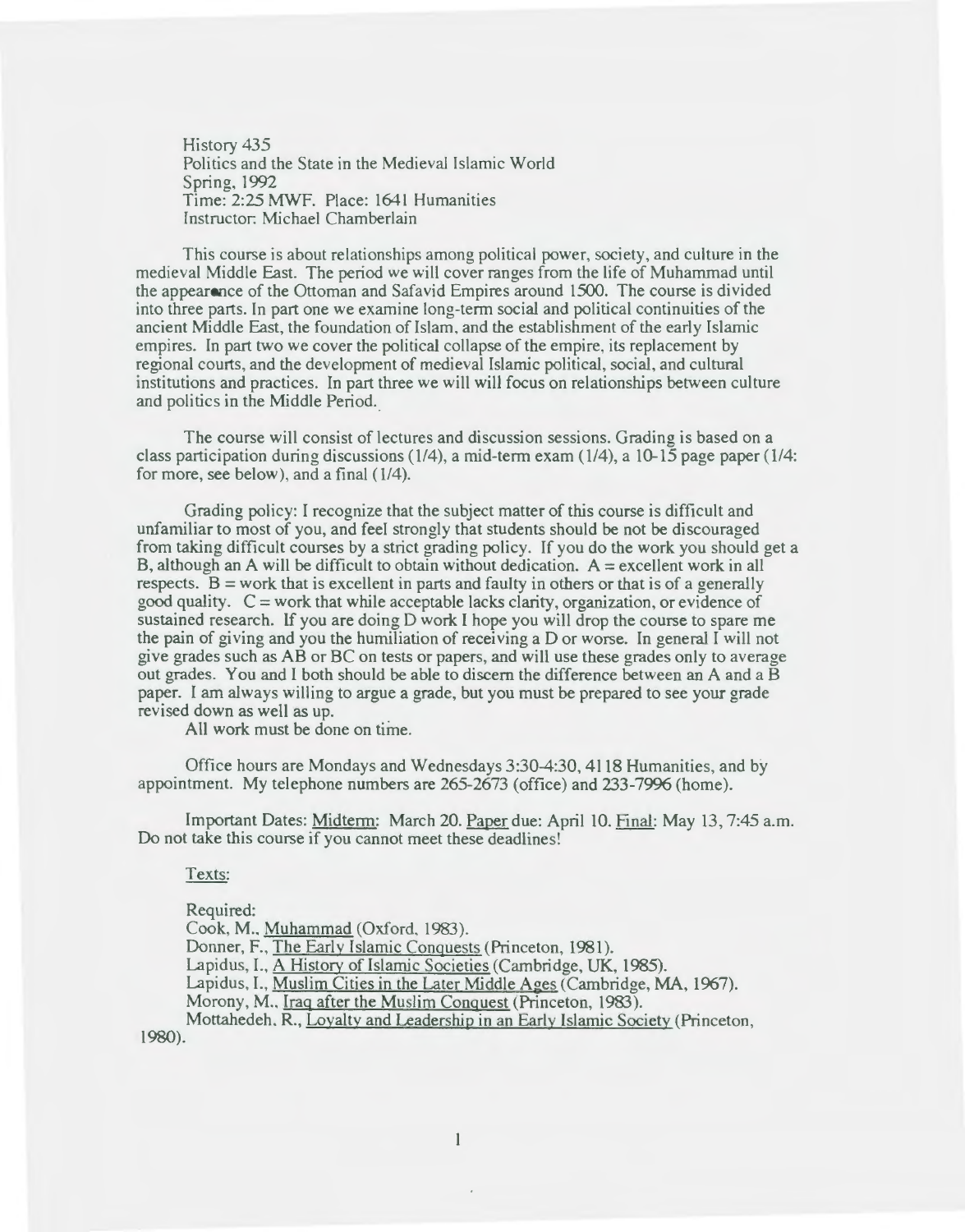A History of Islamic Societies is available at the bookstore. The others, along with the other readings, are on three-hour reserve at Helen C. White. If you are unable to find something, ask me before you give up.

Holidays: March 7-15, Spring break. Good Friday/Passover recess: Apr 17-19; Last class day. May 8,

Course Outline and Reading List: (This is a tentative outline that will change once we have a chance to negotiate it).

1 (Jan 22). Introduction.

#### I. Human Geography and Political Power in the Ancient Middle East.

2 (Jan 24). Physical and Human Geography of the Middle East.

3 (Jan 27). Empires and Imperial Cultures, Societies, and Economies from Sumeria to Late Antiquity.

4 (Jan 29). The Middle East in Late Antiquity.

5 (Jan 31). Arabia in Late Antiquity: Tribal Politics I.

6 (Feb 3). Discussion.

Reading (full references are in the resources section below).

Donner, F., The Earlv Islamic Conquests. pp. 12-49. Hodgson, M.G. S., The Venture of Islam. I, pp. 103-145. Lapidus, I. M., A Historv of Islamic Societies, pp. 3-10.

Recommended:

"al-Arab," art., Encyclopedia of Islam, 2nd. ed. Brown, P., The World of Late Antiquity, pp, 11-21; 96-112; 160-171. McNeill, W. M., The Rise of the West, pp. 64-84; 110-144. Shahid, I., "Pre-Islamic Arabia," in The Cambridge Historv of Islam, vol. I. Shahid, I., Rome and the Arabs

# II. The Early Islamic State

- 7 (Feb 5). Muhammad I. Prophecy and Power.
- 8 (Feb 7). Muhammad II. The Creation of the Islamic State.
- 9 (Feb 10). The Arab Conquests.
- 10 (Feb 12). The Early Conquest State, Structure, Internal Divisions, Forms and Practices of Appropriation, Ideology.
- 11 (Feb 14). Conquest State and Society to the Second Civil War: Tribal Politics II.
- 12 (Feb 19) Discussion.

Reading:

Lapidus, A History of Islamic Societies, pp. 11-53. Cook, Michael, Muhammad. Donner, F., The Early Islamic Conquests, pp. 43-90.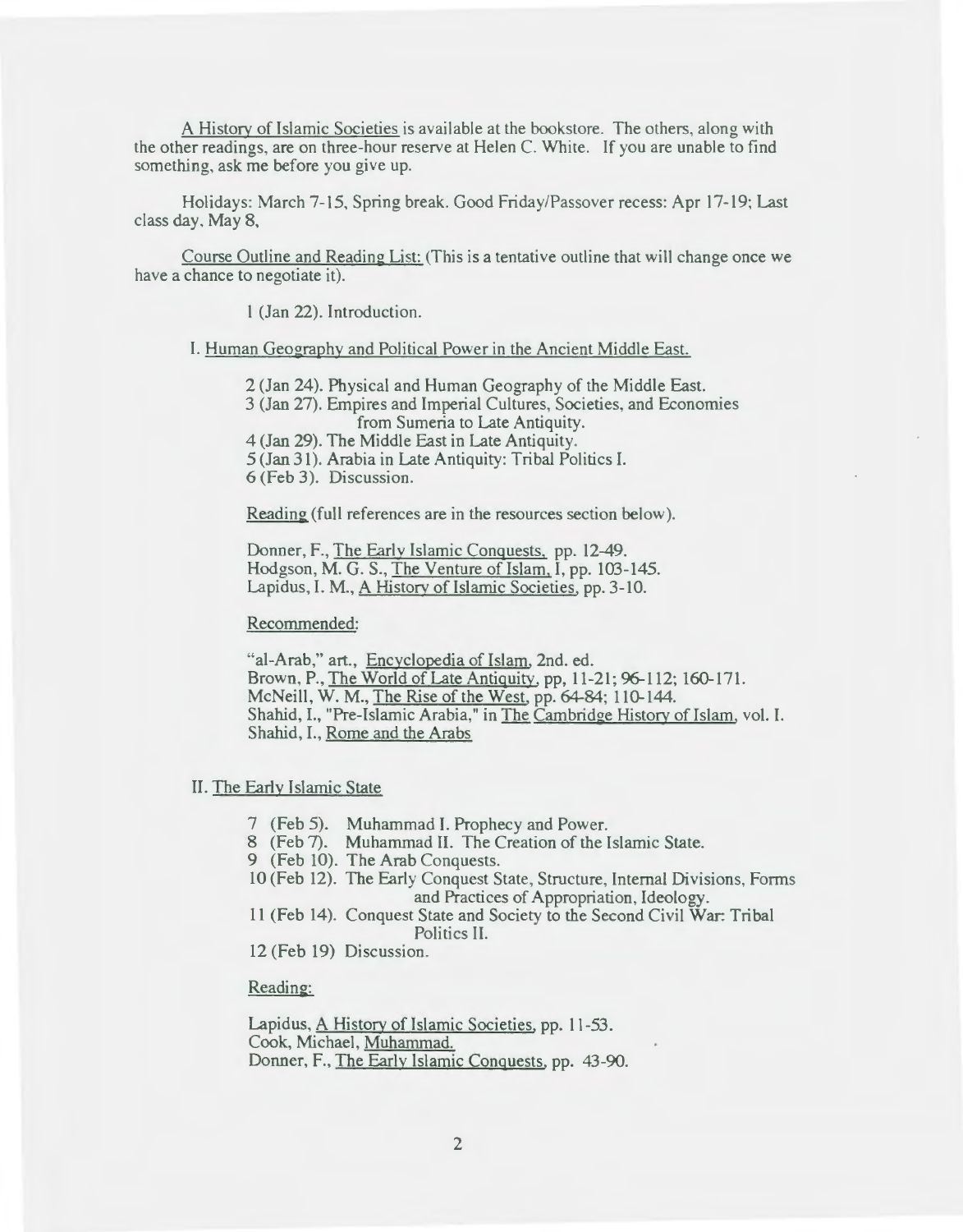Recommended:

Bell. R., Introduction to the Quran.

Crone, P., Meccan Trade and the Rise of Islam.

Gabrieli, F. , Muhammad and the Conquests of Islam, pp. 103-104, 143-184.

Gibb, H. A. R., Arab Conquest of Central Asia.

Grabar, O., The Formation of Islamic Art.

Hodgson, M. G. S., The Venture of Islam, I, pp. 145-186.

Ibn Hisham, The Life of Muhammad.

Izutsu, T., Ethico-Religious Concepts in the Ouran.

Morony, M., Iraq after the Muslim Conquest.

Pederson, E. L., `Ali and Mu'awiya in Early Arabic Tradition.

Rodinson, M., Muhammad.

Watt, W. M., Muhammad at Mecca

Watt, W. M., Muhammad at Medina

Watt, W. M., Muhammad: Prophet and Statesman.

Weber, M., The Sociology of Religion pp. 46-79; also in Economy and Society vol. 1, pp. 439-468.

## III. The Islamic Empire

- $13$  (Feb 21). The Marwanid Caliphate, 692-750.
- 14 (Feb 24). The 'Abbasid Revolt.

15 (Feb 26). The' Abbasid Caliphate, 750-820.

- 16 (Feb 28). Discussion.
- 17 (March 2). State and Society in the ' Abbasid Period: Bureaucracy vs. Coalition of Elites.
- 18 (March 4). Power and Culture: the Court, Imperial Architecture, Urbanism.
- 19 (March 6). Elite Alienation and Piety.
- 20 (March 16). Resistance.
- 21 (March 18). Discussion and Review.

Required:

Lapidus, I., A History of Islamic Societies, pp. 54-125.

Morony, M., Iraq After the Muslim Conquest.

Grabar, 0., The Formation of Islamic Art (handout).

Suggested:

Marwanids:

Dennet, D. B., Conversion and the Poll-Tax in Early Islam.

Hawting, R., The First Dvnasty of Islam, pp. 21-71.

Juynboll, G. H. A., Studies on the First Century of Islamic Society

Kennedy, Hugh, The Prophet and the Age of the Crusades: the Islamic Near East. from the Sixth to the Eleventh Century, pp. 51-123.

Shoufany, E., al-Riddah and the Muslim Conquest of Arabia.

Veccia Vaglieri, L., "The Patriarchal and Umayyad Caliphates," in The Cambridge History of Islam, vol. 1, pp. 57- 103.

Wellhausen, J., The Arab Kingdom and Its Fall.

Wellhausen, J., The Religio-Political Factions in Early Islam (Amsterdam and New York, 1975).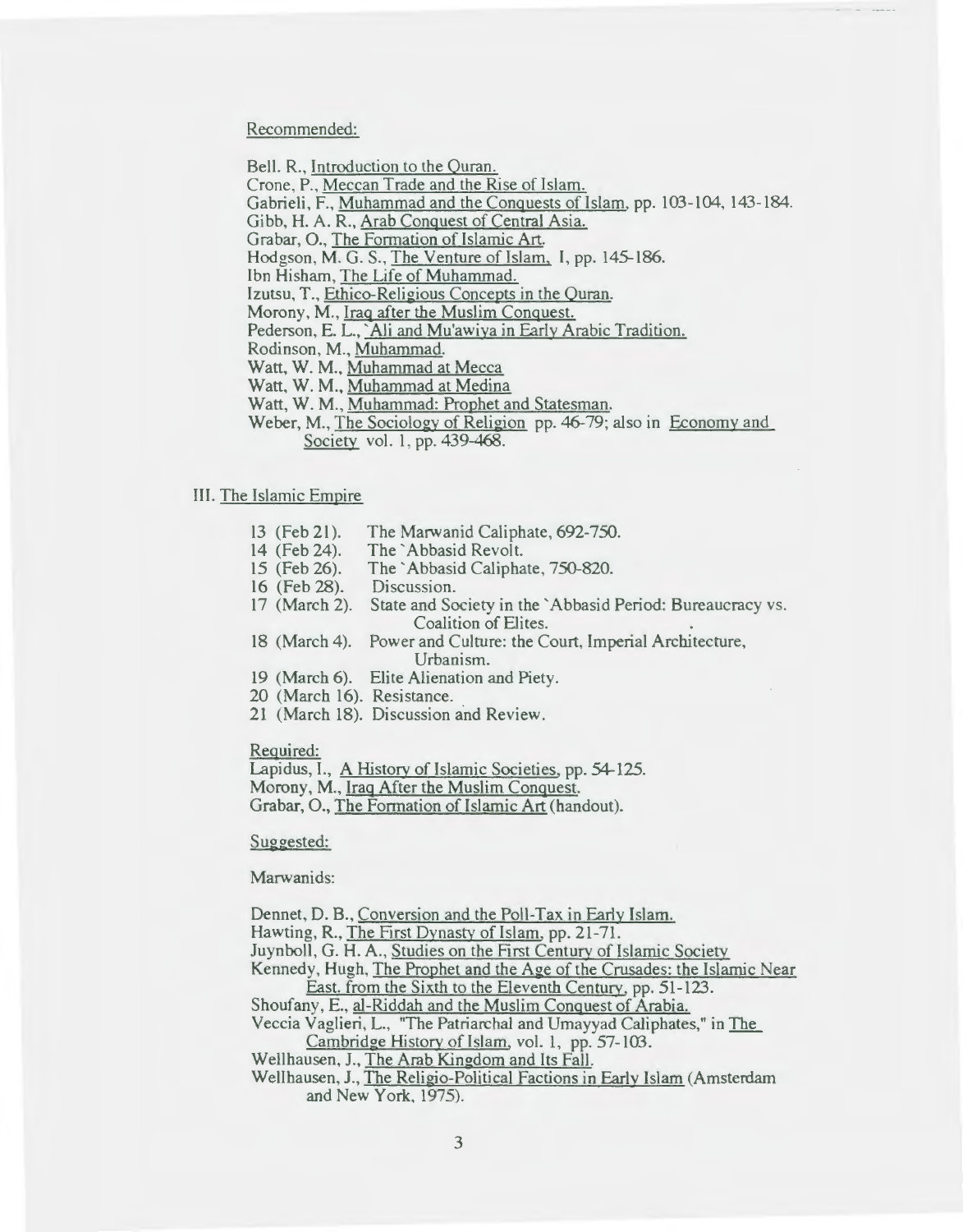'Abbasids:

Bowen, H., The Life and Times of' Ali Ibn Isa Crone, P., Slaves on Horseback. Kennedy, H., The Early' Abbasid Caliphate: a Political History. Kennedy, H., The Prophet and the Age of the Crusades: the Islamic Near East from the Sixth to the Eleventh Century, pp. 124-211. Lapidus, I. M., "The Evolution of Muslim Urban Society." Lassner, J., The Shaping of `Abbasid Rule. Lassner, J., The Topography of Baghdad in the Early Middle Ages. Pipes, D., Slave Soldiers, and Islam. Schacht, J., The Origins of Muhammadan Jurisprudence.

22 (March 20). MIDTERM

# IV. Successor States: Collapse of Empire and the Transformation of Ancient Society

23 (March 23). The Political Collapse of the 'Abbasid Caliphate. 24 (March 23 ). Successor States and Regional Courts, 945-1092.

25 (March 27). The Turkic movements of peoples, Ghaznavids, and Saljuks: tribal politics III.

26 (March 30). Discussion.

Reading:

Lapidus, I., A History of Islamic Societies. 126-161, 241-267; 344-358. Mottahedeh, R., Lovaltv and Leadership in an Early Islamic Society.

Recommended:

Bosworth, C. E., Sistan under the Arabs: from the Arab Conquest to the Rise of the Saffarids.

Bosworth, C. E., The Ghaznavids.

Bulliet, R., The Patricians of Nishapur.

Kennedy, H., The Prophet and the Age of the Caliphates, chap. 12: "Early Islamic Egypt and the Fatimid Empire," pp. 309-345.

#### V. Power, Culture, and Society in the Middle Period.

27 (April 1). Outsiders and Political Power: Mamluks, Tribal

Peoples, and Political-Military Organization.

28 (April 3). Power and Society in the Middle Period I.

29 (April6) Power and Society in the Middle Period II.

30 (April 8). The Nature of Political and Social Power: Structure vs. Practice.

31 (April 10). Elites and Practices of Social Control.

32 (April 13). Discussion.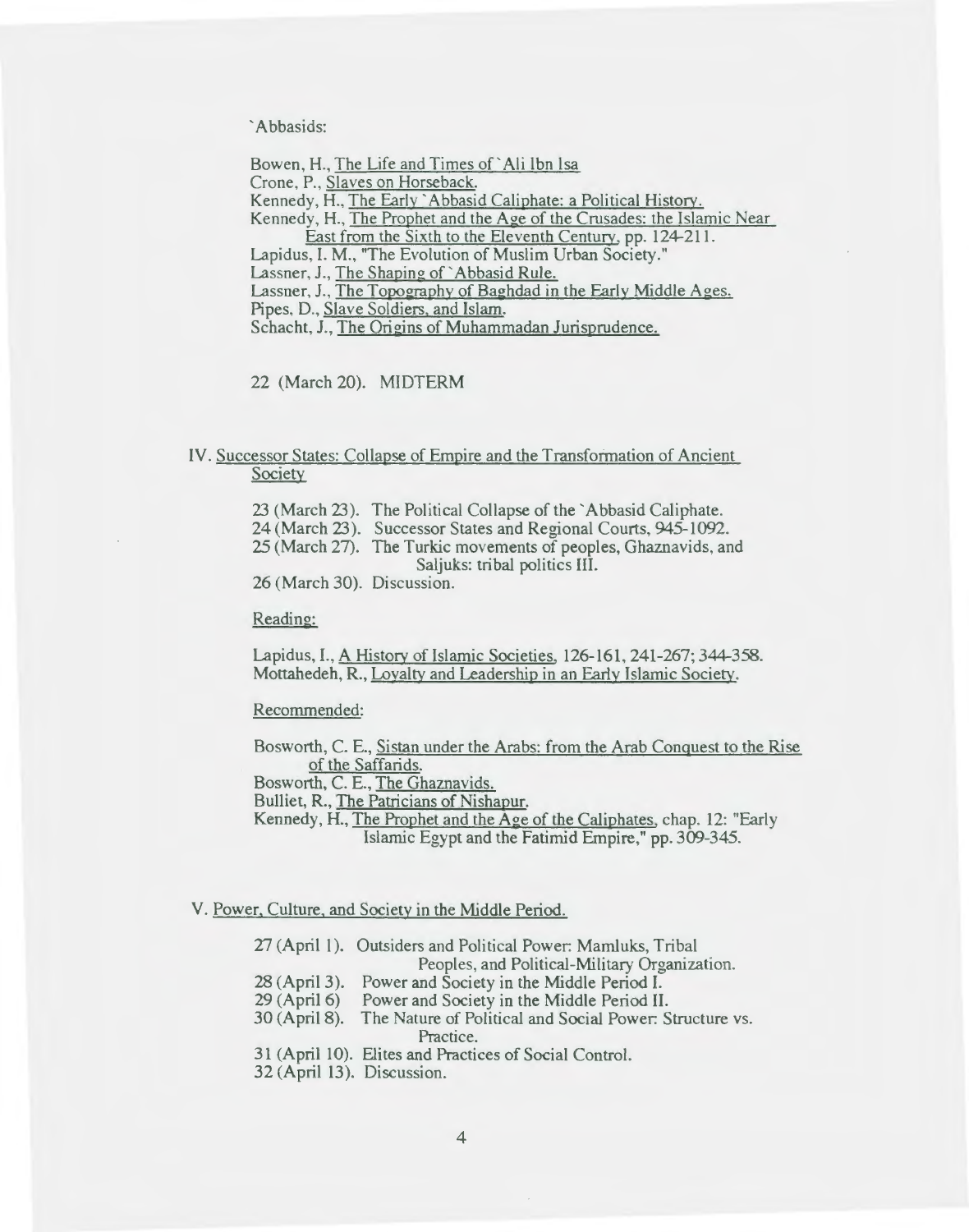33 (April 15). Imagining Politics 1: the Shari' a and the Juridical Theory of Politics.

34 (April 20). Imagining Politics II: Neo-Piatonic Political Philosophy.

35 (April22). Imagining Politics III: Shi'i Political Theory.

36 (April 24). Imagining Politics IV: Ibn Khaldun.

37 (April 27). Discussion

38 (April 29). Political Culture: Ceremonial, Patronage, and Political Theater.

39 (May 1). Power and Urban Form.

40 (May 4). Resistance.

41 (May 6). Discussion

Readings:

Lapidus, I., A History of Islamic Societies, 181-191. Lapidus, I., Muslim Cities in the Later Middle Ages. Ibn Khaldun, al-Muqaddima (handout).

Recommended:

Abu Lughod, J., Cairo: 1000 Years of the Citv Victorious. Bagley, F. R. C., al-Ghazali's Book of Counsel for Kings. Cambridge History of Iran, vol. 4. Coulson, N.J., A Historv of Islamic Law. Coulson, N. J., Conflicts and Tensions in Islamic Jurisprudence Darke, H., Nizam al-Mulk's Book of Government Gibb, H. A. R., "Constitutional Organization." Goldziher, I., Introduction to Islamic Theology and Law. Goldziher, I., Muslim Studies, 2 vols. Hodgson, M.G. S., The Order of Assasins (The Hague, 1955). Hodgson, M., The Venture of Islam, II, 3-151; 152-254; 255-268; 272-292. Lambton, A. K. S., Theory and Practice in Medieval Persian Government. Lapidus, I., Middle Eastern Cities. Schacht, J., Introduction to Islamic Law. Staffa, S., Conquest and Fusion

42 (May 8). Review.

Paper Topics:

Papers are due Friday, April 10, in class.

1. "The career of the prophet Muhammad can only be understood as a response to the social and economic transformation of Mecca caused by changing patterns of world trade." Comment.

Crone, P., Meccan Trade and the Rise of Islam (Princeton, 1987). Shaban, M.A., Islamic History: a New Interpretation, vol. 1 (London, 1971). Watt, W. M., Muhammad at Mecca. (Oxford, 1953). Watt., W. M., Muhammad at Medina. (Oxford, 1956).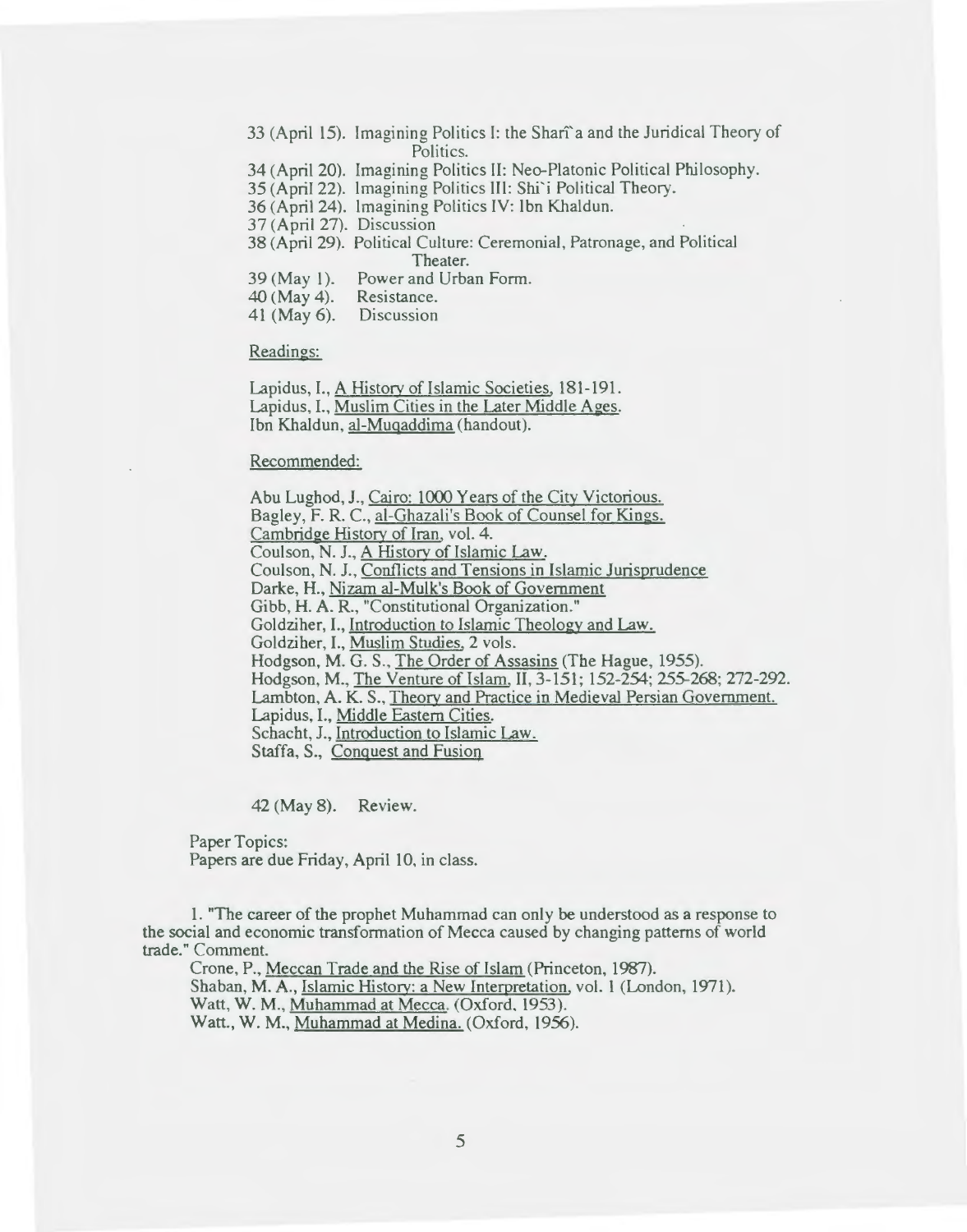2. Were the Arab conquests directed from Medina as a deliberate policy, or were they haphazard and unplanned? Account for the classical Muslim view. and for disputes among modem scholars. What does this issue tell us about the nature of the early Islamic state?

Donner, F., The Early Islamic Conquests (Princeton, 1981)

Hodgson, M. G. S., The Venture of Islam, vol 1.

Lapidus. 1., "The Arab Conquests and the Formation of Islamic Society." in G. H. A. Juynboll ed., Studies on the First Century of ISlamic Society (Carbondale II.

Shaban. M. A., Islamic History: a New Interpretation, vol 1.

3. "The Arab conquests wrought a revolutionary transformation of the social, political, cultural, and economic structures of the ancient Middle East." Do you agree or disagree?

Morony, M., Iraq after the Muslim Conquests (Princeton, 1983).

Grabar, 0., The Formation of Islamic Art (New Haven, 1973).

Dennett, D. B., Conversion and the Poll-Tax in Early Islam (Cambridge, MA, 1950). Lapidus, I., "The Arab Conquests and the Formation of Islamic Society." in G. H. A. Juynboll ed., Studies on the First Century of ISlamic Society (Carbondale II.)

4. "As the Arabs conquered the settled peoples of the Middle East, they were in tum conquered by them. " Comment.

Morony, M., Iraq after the Muslim Conquest (Princeton, 1983).

Grabar, O., The Formation of Islamic Art. (New Haven, 1973).

Dennett, D. B., Conversion and the Poll-Tax in Early Islam. (Cambridge, MA, 1950). Lapidus, I., "The Arab Conquests and the Formation of Islamic Society." in G. H. A. Juynboll ed., Studies on the First Century of ISlamic Society (Carbondale II.)

5. How did the military elites who dominated the Middle East in the Middle Period exploit the societies they ruled? Were states held together by formal bureaucratic structures and hierarchies? If not, what accounts for the success of ruling groups in administering large complex societies over time?

Lapidus, L, Muslim Cities in the Later Middle Ages (Cambridge, MA, 1967).

Mottahedeh, R., Loyalty and Leadership in an Early Islamic Society (Princeton, 1980).

6. "Muslim cities are not governed by city councils or bureaucratic administrations. Civilian elites had none of the landholdings, charters, or military training that guaranteed the autonomy of urban notables elsewhere. Artisans and craftsmen were without guilds or trade organizations to defend their interests." How did these societies hold together as complex human communities?

Bulliet, R., The Patricians of Nishapur (Cambridge, MA, 1972).

Lapidus, I., Muslim Cities in the Later Middle Ages (Cambridge, MA, 1967).

Bosworth, C. E. The Ghaznavids, (Beirut, 1973) pp. 145-202. 252-268.

7. The written sources on the pre-Ottoman Middle East often express a partial and defective view of politics, and reflect the interests of a single group of literate elites. What can architecture and the planning of cities tell us about relations between power and society that written sources can not?

Grabar, O., The Formation of Islamic Art (New Haven, 1973).

Lassner, J., The Topography of Baghdad in the Early Middle Ages (New Haven, 1973).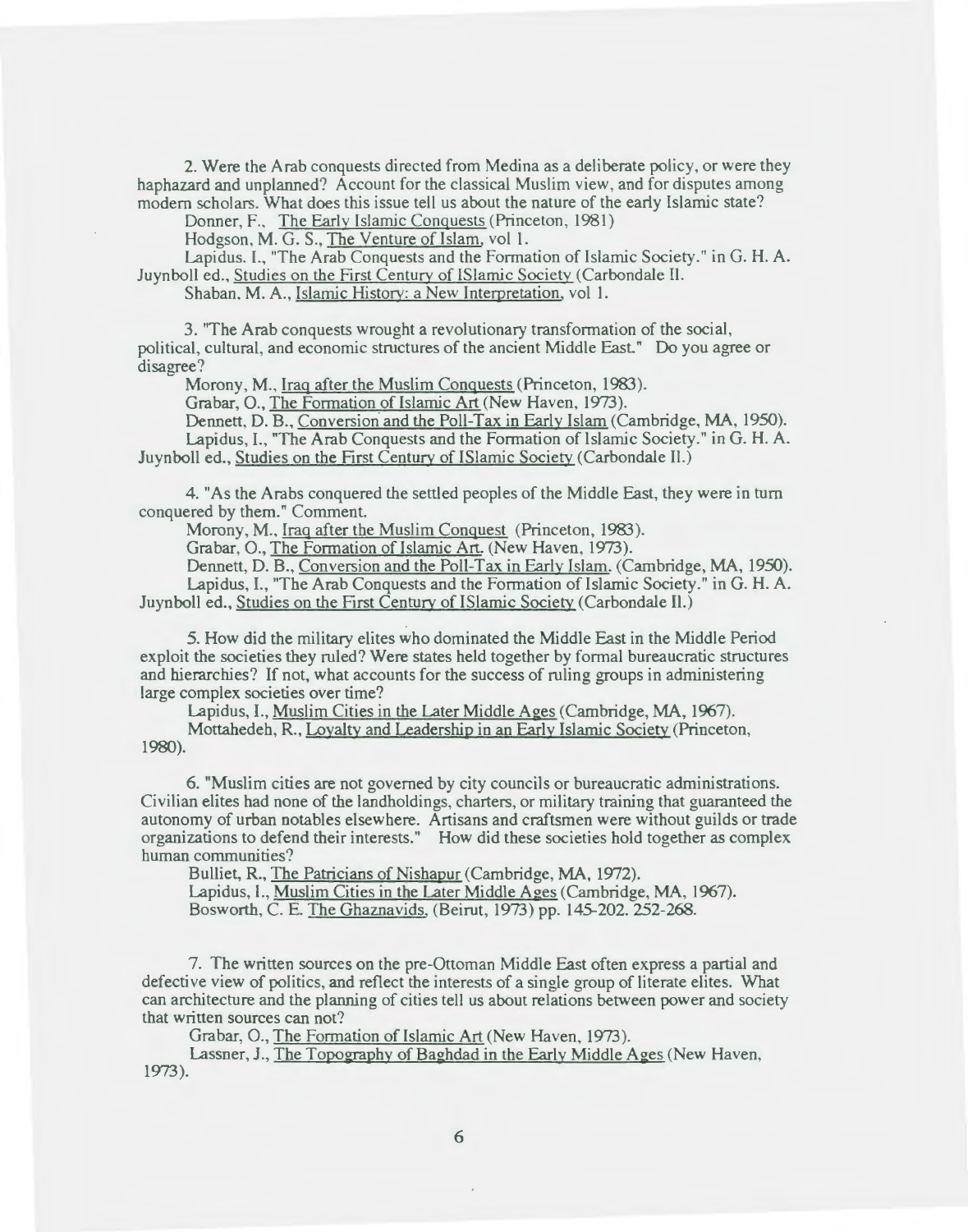## Resources in English:

# I. General:

Encyclopedia of Islam. The major reference work for the field. Thousands of entries with bibliographies. The first edition, 4 vols and supplement, Leiden 1913-1942. is complete but dated. The second edition, Leiden. 1954-. has reached the further reaches of the letter M. Entries are alphabetical. most under their Arabic. Turkish, or Persian word. so if you are looking for Cairo you will be directed to a1-Qahira. Ignore the Arabic definite article al-.

Cahen, C., Sauvaget's Introduction to the Historv of the Muslim East A useful guide to the literature, methods, and materials of the field.

The Cambridge History of Iran. IV. The Period from the Arab Invasions to the Saljuks, R.N. Frye ed. (Cambridge, 1975);

The Cambridge History of Iran. Y. The Saljuk and Mongol Periods. J. A. Boyle ed. (Cambridge, 1968)

The Cambridge History of Islam, vol. 1, P. Holt, A. Lambton, and B. Lewis eds. (Cambridge, 1970)

1981). Eickleman, D., The Middle East: an Anthropological Approach (Englewood Cliffs,

Pitcher, D. E., An Historical Geography of the Ottoman Empire (Leiden, 1972). Robinson, Francis, Atlas of the Islamic World since 1500 (Oxford, 1982). Roolvink, R., Historical Atlas of the Muslim Peoples (Amsterdam, 1957).

II. Economic History.

Pirenne, H., Muhammad and Charlemagne (New York, 1958).

Havighurst. The Pirenne Thesis, 3rd. ed. (Lexington, MA, 1976).

Byrne, E. H., Genoese Shipping in the Twelfth and Thirteenth Centuries (Cambridge, MA, 1930).

Udovitch, A., ed., The Islamic Middle East: 700-1900: Studies in Economic and Social History (Princeton, 1981).

Ashtor, E., A Social and Economic Historv of the Near East (London, 1976). Richards, D. S., Islam and the Trade of Asia (Oxford, 1970).

Watson, A. M., Agricultural Innovation in the Early Islamic World: The Diffusion of

Crops and Farming Techniques, 700-1100 (Cambridge, Cambridgeshire, 1983). Bulliet, R., The Camel and the Wheel (Cambridge, MA, 1975).

III. The Prophet Muhammad and Late Antique and Early Islamic Arabia.

Andrae, Muhammad: the Man and his Faith, T. Menzel trans. (London, 1956). Ataya, A. S., A History of Eastern Christianity (London, 1968).

Bell, R., An Introduction to the Qur'an (Edinburgh, 1953).

Bell, R., The Origins of Islam in its Christian Environment (London, 1968) Brown, P., "Late Antiquity and Islam: Parallels and Contrasts," in B. Metcalf ed.,

Moral Conduct and Authority: the Place of Adab in South Asian Islam (Berkeley and Los Angeles, 1984).

Brown, P., Religion and Society in the Age of Saint Augustine (New York, 1972).

Brown, P., Society and the Holy in Late Antiquity (Berkeley, 1982).

Brown, P., The World of Late Antiquity (London, 1971).

Burton. J., The Collection of the Our'ân (Cambridge, Cambridgeshire, 1977).

Cook, M., Muhammad (Oxford, 1983).

Crone, P., Meccan Trade and the Rise of Islam (Princeton, 1987).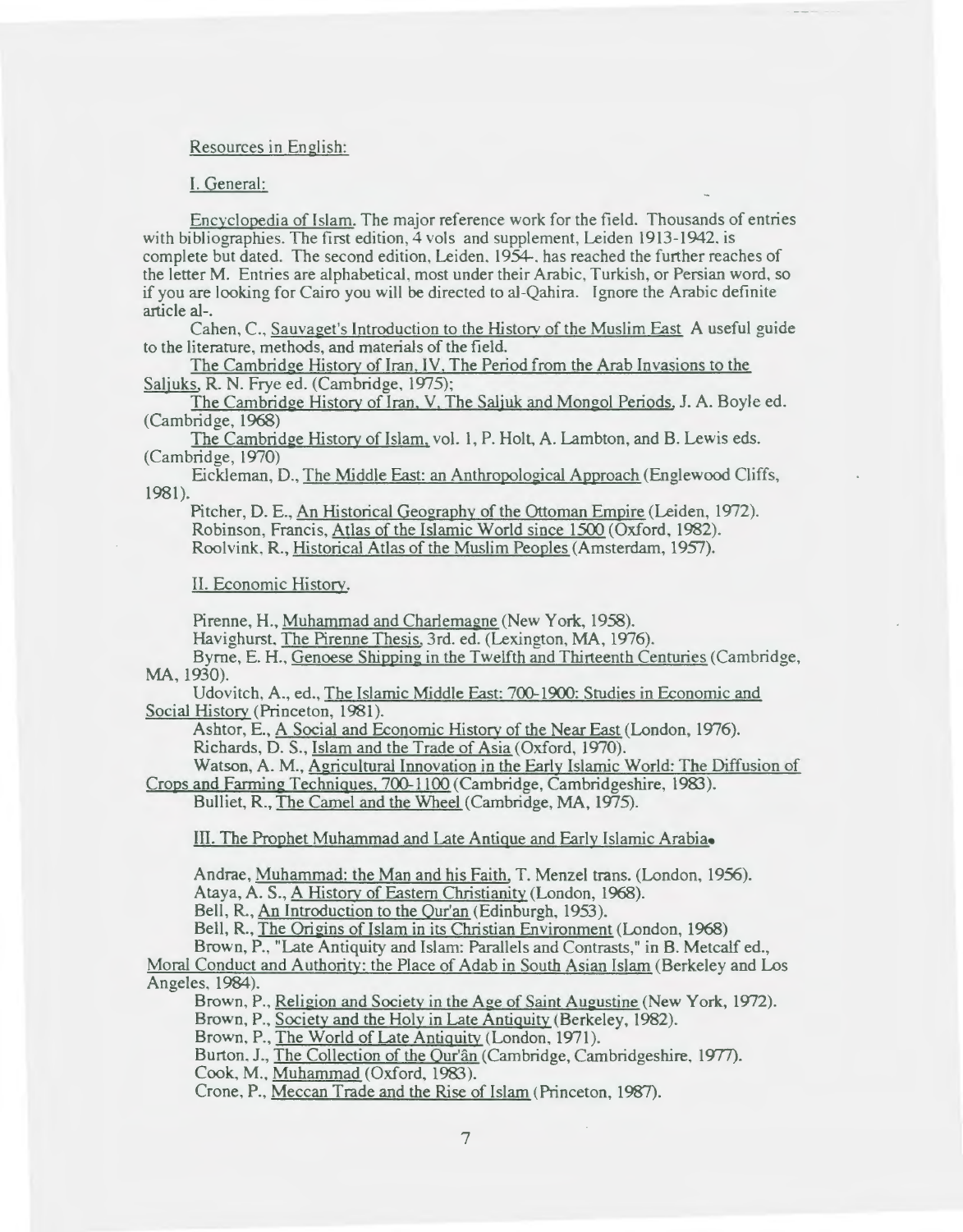Izutsu, T., Ethico-Religious Concepts in the Ouran (Montreal, 1966).

Shahid, I., Rome and the Arabs (Washington, 1984).

Trimingham, J., Christianity and the Arabs in Pre-Islamic Times, 243-286.

van Ess, J., and Wansbrough, J. , book reviews in Bulletin of the School of Oriental and African Studies 43 (1980).

Weber, M., The Sociology of Religion (Boston, 1963), pp. 46-79; also in Guenther Roth and Claus Wittich eds., Economy and Society vol. 1, pp. 439-468.

IV. The Arab Conquests and the Conquest State.

al-Baladhurî, The Origins of the Islamic State, P. Hitti and E. C. Murgotten trans., 2 vols., (New York, 1916, 1924).

Donner, F., The Early Islamic Conquests (Princeton, 1981)

Donner, F., "The Formation of the Islamic State," Journal of the American Oriental Society, 106 (1986), pp. 283-296.

Lapidus, 1. , "The Arab Conquests and the Formation of Islamic Society," in G.H.A. Juynboll ed., Studies on the First Century of Islamic Society (Carbondale, Ill.)

Shoufany, E., al-Riddah and the Muslim Conquest of Arabia (Toronto, 1972). Shaban, M. A., Islamic History: a New Interpretation, vol. 1 (London, 1971). Morony, M., Iraq after the Muslim Conquest (Princeton, 1983).

Pederson, E. L., 'Ali and Mu'awiya in Early Arabic Tradition (Copenhagen, 1984).

V. The Umayyads and Umayyad Opposition Movements.

Because of the unreliability of the written sources, many of the best studies on the Umayyad period are treatments of non-narrative evidence, such as law, dogma, art, and architecture.

Beeston, A. F. L., et al., Arab Literature to the End of the Umavvad Period (Cambridge, 1983).

Cook, M., Early Muslim Dogma: a Source-Critical Study (Cambridge, 1981). Coolson, N.J., A History of Islamic Law (Edinburgh, 1964).

Cresswell, K. A. C., Early Muslim Architecture (Oxford, 1969).

Crone, P., and Hinds, M., God's Caliph: Religious Authority in the First Centuries of Islam (Cambridge, Cambridgeshire, 1986).

Crone, P., Slaves on Horseback (Cambridge, 1980).

Dennet, D. B., Conversion and the Poll-Tax in Early Islam (Cambridge, Mass, 1950). Ettinghausen, R. , From Byzantium to Sasanian Iran and the Islamic World: Three Modes of Artistic Influences (Leiden, 1972).

Goldziher, I., Introduction to Islamic Theology and Law. A. Hamori and R. Hamori trans. (Princeton, 1980).

32. Grabar, 0., "Islamic Art and Byzantium," Dumbarton Oaks Papers 18 ( 1964): 113-

Grabar, 0., Studies in Medieval Islamic Art (London, 1972).

Grabar, O., "The Umayyad Dome of the Rock," Ars Orientalis 3 (1959): 33-62.

Grabar, 0., "Umayyad Palaces and the Abbasid Revolution," Studia Islamica 18 (1963): 5-18.

Grabar, Oleg, and Ettinghausen, Richard, The Art and Architecture of Islam. 6.50- 1250 (Penguin, 1987).

Grabar, Oleg, The Formation of Islamic Art (New Haven, 1973).

Hawting, G. R., The First Dynasty of Islam: the Umayyad Caliphate AD 661-750 (Carbondale, IL, 1987).

Juynboll, G. H. A., Studies on the First Century of Islamic Society (Carbondale, 1982)